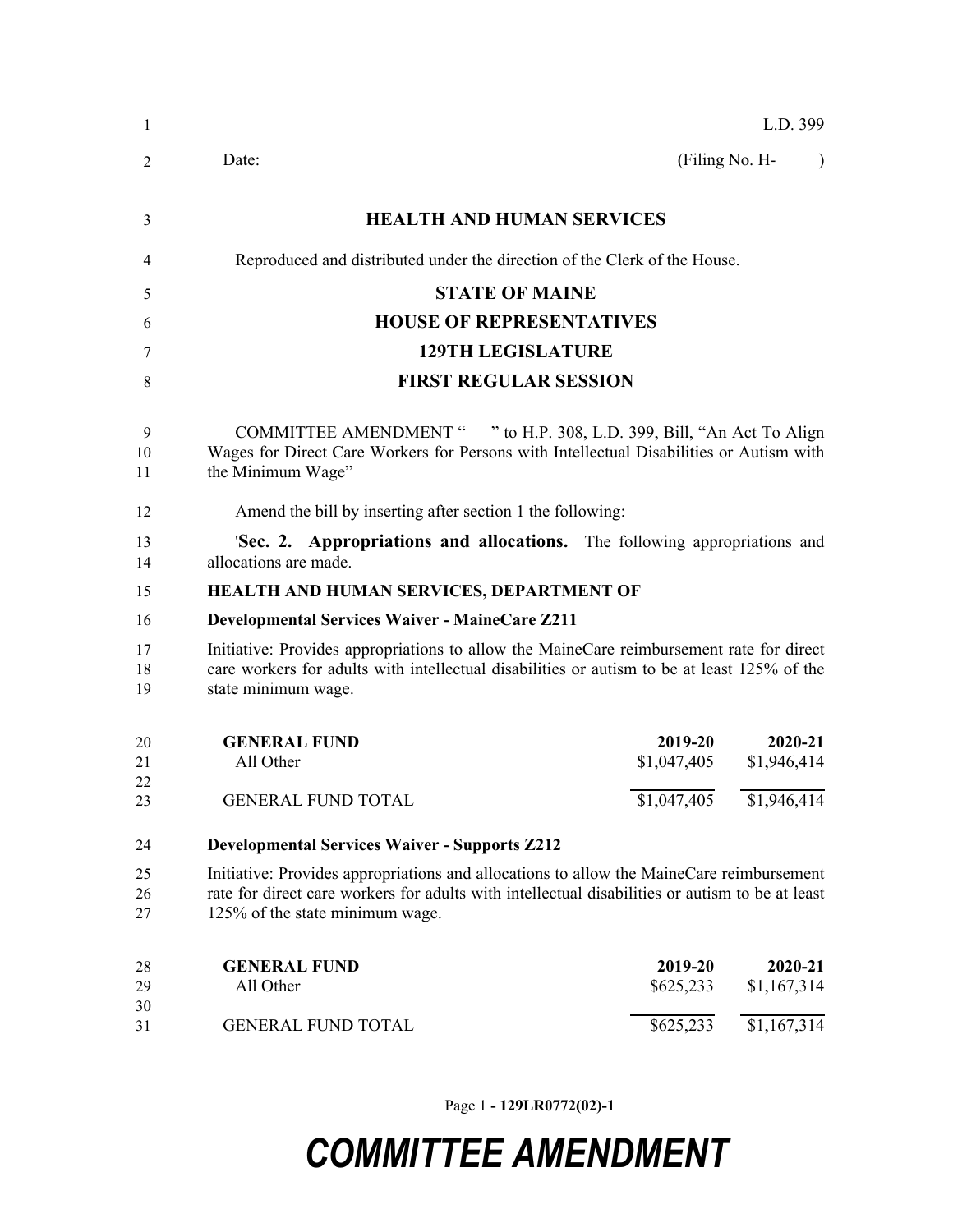| <b>OTHER SPECIAL REVENUE FUNDS</b> | 2019-20   | 2020-21   |
|------------------------------------|-----------|-----------|
| All Other                          | \$124,963 | \$231,917 |
|                                    |           |           |
| OTHER SPECIAL REVENUE FUNDS TOTAL  | \$124,963 | \$231,917 |

## **Medicaid Services - Developmental Services Z210**

 Initiative: Provides allocations to allow the MaineCare reimbursement rate for direct care workers for adults with intellectual disabilities or autism to be at least 125% of the state minimum wage.

| Q  | <b>OTHER SPECIAL REVENUE FUNDS</b> | 2019-20   | 2020-21   |
|----|------------------------------------|-----------|-----------|
| 10 | All Other                          | \$209,341 | \$386,705 |
| 11 |                                    |           |           |
| 12 | OTHER SPECIAL REVENUE FUNDS TOTAL  | \$209,341 | \$386,705 |
|    |                                    |           |           |

**Medical Care - Payments to Providers 0147**

section number to read consecutively.

 Initiative: Provides allocations to allow the MaineCare reimbursement rate for direct care workers for adults with intellectual disabilities or autism to be at least 125% of the state minimum wage.

| 17 | <b>FEDERAL EXPENDITURES FUND</b>                                               | 2019-20     | 2020-21      |
|----|--------------------------------------------------------------------------------|-------------|--------------|
| 18 | All Other                                                                      | \$3,564,801 | \$6,578,008  |
| 19 |                                                                                |             |              |
| 20 | FEDERAL EXPENDITURES FUND TOTAL                                                | \$3,564,801 | \$6,578,008  |
| 21 | <b>HEALTH AND HUMAN SERVICES,</b>                                              |             |              |
| 22 | <b>DEPARTMENT OF</b>                                                           |             |              |
| 23 | <b>DEPARTMENT TOTALS</b>                                                       | 2019-20     | 2020-21      |
| 24 |                                                                                |             |              |
| 25 | <b>GENERAL FUND</b>                                                            | \$1,672,638 | \$3,113,728  |
| 26 | FEDERAL EXPENDITURES FUND                                                      | \$3,564,801 | \$6,578,008  |
| 27 | <b>OTHER SPECIAL REVENUE FUNDS</b>                                             | \$334,304   | \$618,622    |
| 28 |                                                                                |             |              |
| 29 | DEPARTMENT TOTAL - ALL FUNDS                                                   | \$5,571,743 | \$10,310,358 |
| 30 |                                                                                |             |              |
| 31 | Amend the bill by relettering or renumbering any nonconsecutive Part letter or |             |              |

Page 2 **- 129LR0772(02)-1**

## *COMMITTEE AMENDMENT*